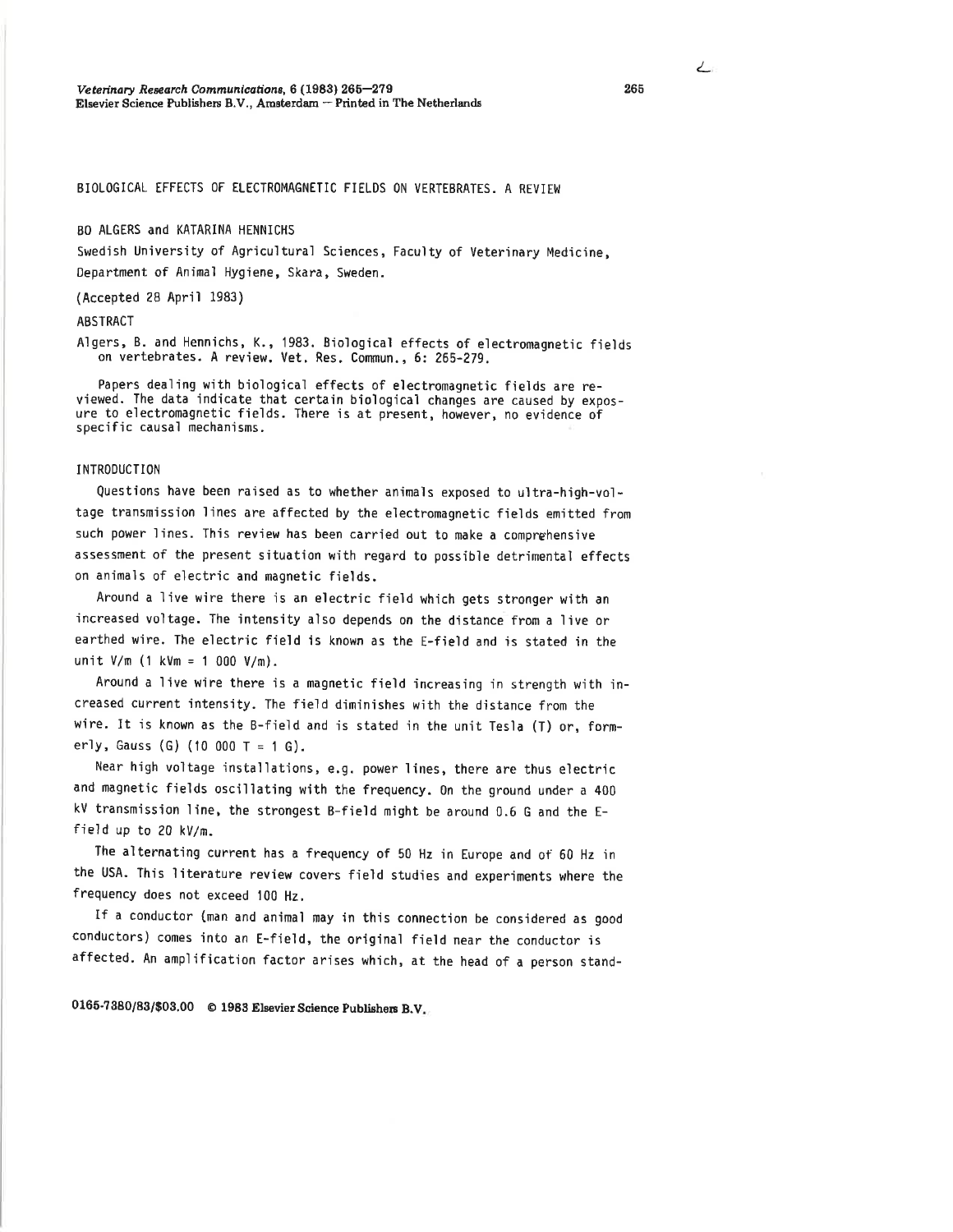ìng upright, amounts to a factor of about ten times the original E-field.

## REVIEW OF LITERATURE

## l. Effects on the endocrine glands

Persons exposed to 10-12 kV/m (50 Hz) for 12 hours showed no changes in the cortisol content of the bìood immediately after interruption of the field (Beyer et al, 1979).

An examination of line-mendid not reveal any differences in the functioning of the thyroid gland (Altnann and Lang, 1974).

Rats exposed to 100 kV/m (50 Hz) have been shown to have'increased catecholamine contents in blood and urine (Groza et al, 1978b). After six hours' exposure the adrenaììn content was predominant, and after l2 days'exposure noradrenalin prevailed.

In another investigation where exposure of rats to 15 kV/m (60 Hz) for 30 days resulted in depressed levels of serum corticoids (Marino et al, 1977). Repeated experiments resuìted in decreased body weight, enìarged hypophysis and adrenal glands and a decreased water absorptìon. The capacity of the rats to respond to cold stress was, however, unchanged. In another experiment wìth rats an exposure of 100 kV/m (50 Hz) for six hours or 15 minutes resulted in a great ìncrease of antidiuretic hormones from the hypophysis with an accompanying reduction of urine secretion by 30 % (Carmaciu et al, 1977).

Mice exposed to an E-field of 60 Hz showed an jmmediate and very short-term ìncrease in serum corticosterone level at 25 kV/m (Bridges, 1978).

# 2. Effects on the reproductive organs

An investigation of switch-yard worker has shown that they have fewer children and among their children there are a few more cases of malformation compared to a control group. These men also had an increased frequency of chromosomal aberrations (Nordström, 1979). Reduced sexual potency has been reported in male switch-yard workers (Korobkova et al, 1972). Studies of sperm from line-men did'not show significant differences fron a control population (Kouwenhoven et al, 1967).

Studies of dairy cows exposed to 400 kV-lines for an average of one week per graz'ing season, and ìn n0 case for more than'16 days, did not show reduced fertility in terms of insemination statistics, compared to a control group (Algers et al, l98l). 0n the other hand , a connection in time has been shown in two herds between severe fertility disturbances during the grazing period and the putting into operation of a 400 kV-line over the pasture to which the animals were exposed for more than 25 days per grazing season (Algers et al, t9e1 ).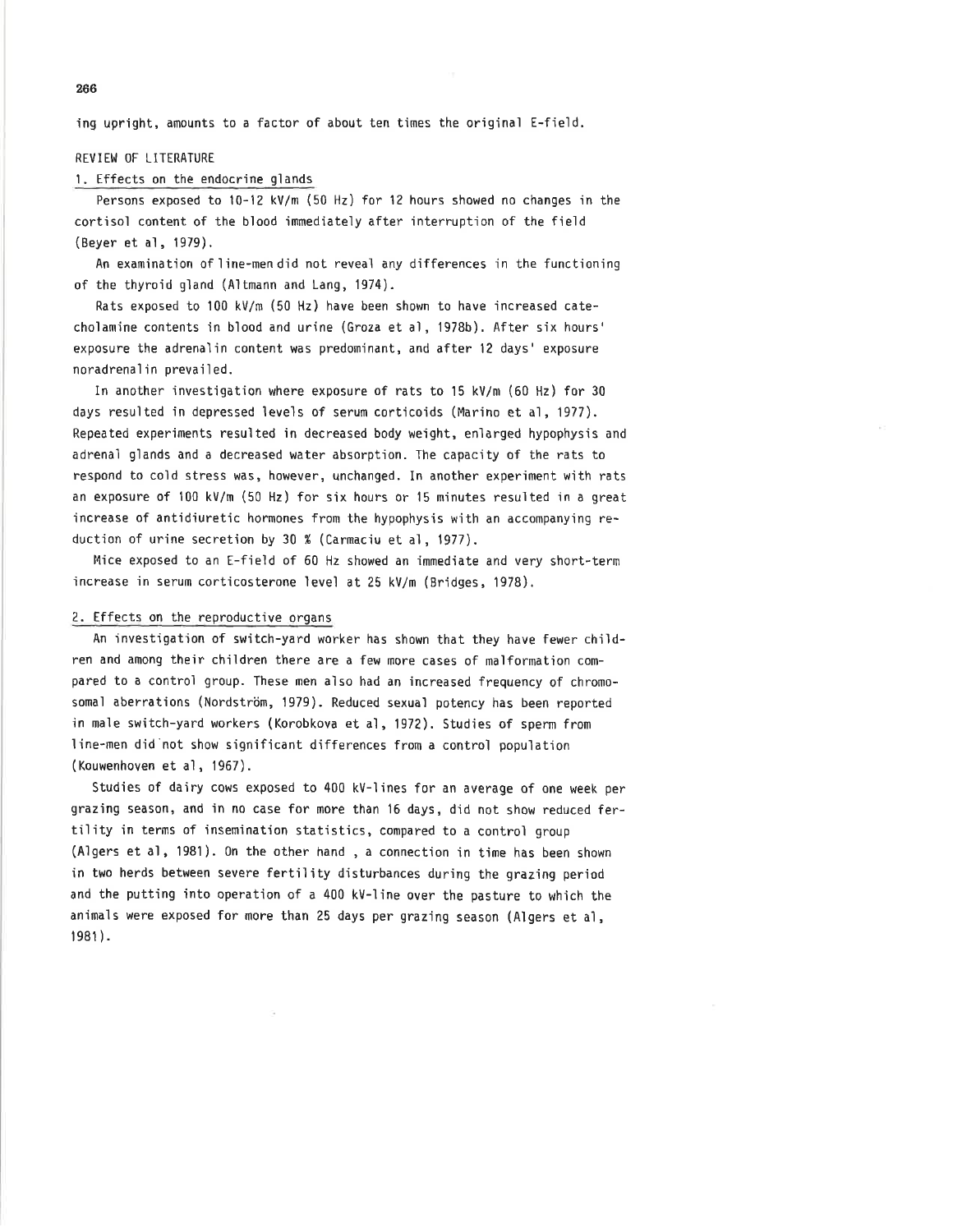The rearing of three generations of mice under constant influence of l0 kV/m,60 Hz, showed no difference in the pregnancy frequency of the females or the size of the litters. The mortality of the young increased after the first generation. This increased mortality remained but started at an earlier age when the experiment was repeated (Marino et al, 1979),

Male mice exposed 6.5 hours daiìy to 60 Hz 160 V/m for 10 months were each mated with 20 different females in the course of the experìment. No decrease in the frequency of female reproduction was noted. Male progenies of these animals did not grow to be quite as heavy as progenies of control animals (Marino et al, 1979).

In female rats exposed eïght hours per day for three months to 50 kV/m the genìtal cycle was investigated through vaginal smears. The length of the cycle did not change compared to that of the same rats before exposure. These females were mated during exposure, exposed throughout the whole gestation and an autopsy was performed on them. No significant differences in number of foetuses or number of undeveloped uterine implantations per female rat could be found compared to controls (Le Bars and Andre, 1976).

## 3. Effects on the nervous system

Investigations of switch-yard workers (Gamberaìe et al, 1978) and line-men (Kouwenhoven et al, 1967) showed no abnormal EEG. Persons exposed to 20 kV/m, 0.3 mT in an experiment for three hours (Hauf, 1976) showed no changes in EtG. However, EEG-changes have been reported for switch-yard workers (Korobkova et al,197?). Aìso, in an experiment, EEG-changes were registered in persons exposed to 10 - 20 kV/m for 12 hours (Beyer et al, 1979).

Persons exposed in an experiment to a 50 Hz alternating field of up to <sup>20</sup>kV/m for two hours showed no deviations in EEG compared to a control group (Hauf, 1974). 0ther persons, exposed to 6.0 kV/m for three minutes (interrupted by nine minutes with field off) showed alterations in EEG when the field was turned on. The persons did not know when this happened (Richter, 1977).

Rabbits housed in a 400-kV switch-yard until eight weeks of age showed biochemicaì changes in the sciatic nerve (acetylcholine-esterase content) (Hansson, personal communication 1980).

Isolated frog nerve tissue exposed to electric fields of up to 4 kV/m showed an immediate, pronounced and sustained increase in the amplitude of the action potentials in all of the nerves tested (Lott and Lin,1975).

An investigation of the state of the central nervous system with the help of psychological performance tests has been used in several studies. An examination of switch-yard workers showed that those exposed within l4 days of the examìnation (Gamberale et al, 1978) had a lower performance in all tests than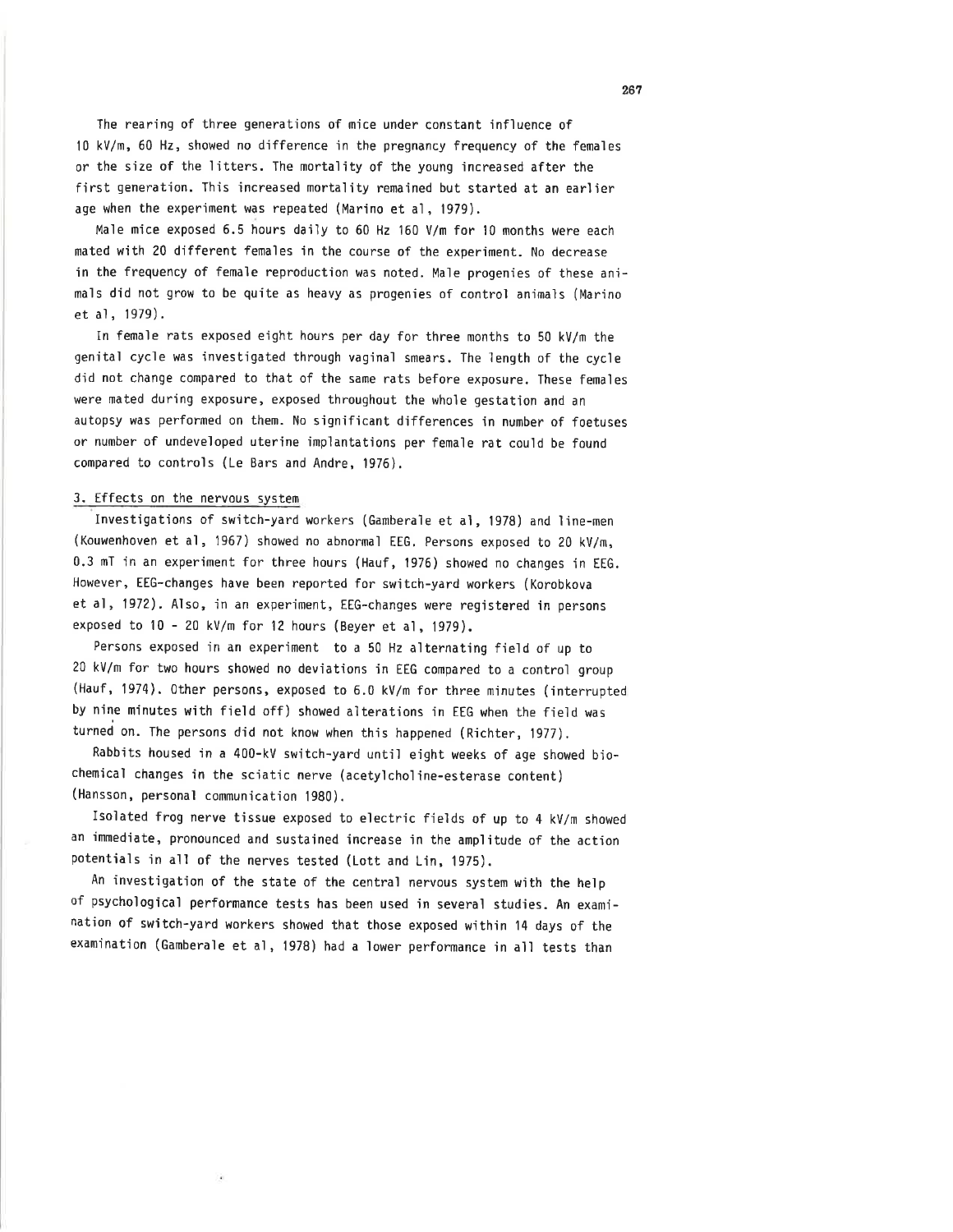non-exposed workers with the exception of simple reaction time. Experimental exposure of persons to 10 to 20 kV/m for 12 hours did not result in a slower reaction time (Beyer et al, 1979). Another experiment with 20 kV/hour, 0.3 mT for three hours gave a significantly faster reaction time (Hauf, 1976). When using electromagnetic fields with lower frequency, 2 to 12 Hz of weak strength, 4 \/n, a slower reaction time resulted (Hamer, 1968).

Large and statistically significant reductions in inter-response time have been shown for skinner-trained monkeys (Macaca nemestrina) exposed to up to 56 V/m (B-field is not indicated) with 7-75 Hz (Gavalas-Medici, 1976), Higher strength gave a 24-hour carry-over effect. A dose-dependet relationship is suggested for 7 Hz fields. In a simìlar investigation usìng the same frequency range, but 1-29 V/m and 0.3-1.0 mT, these results could not be confirmed (de Lorge and Grìsett, 1977).

Changes in nucleus supraopticus and nucìeus paraventricularis have been noted in rats exposed to 100 kV/m for 120 minutes. The changes consisted in a marked decrease of the content of neurosecretory material (Groza et al, <sup>1</sup>978a ).

The norepinephrine content of brain tissue has been examined in rats exposed to 5.3 kV/m for 21 days (Fisher et al, 1978). After 15 minutes' exposure the content rose rapidly from 0.358 g/g tissue to 0.415 g/g tissue ( $p < 0.05$ ) but sank significantly ( $p < 0.01$ ) below that of a control group to 0.268 g/g tissue after an exposure of l0 days and more.

Cat brain subjected to pulsed electromagnetic fields, 0.2 to 0.6 mV/m, 200 puls/s has been shown to react with increased efflux of  $Ca^{2+}$ ions (Adey, 1973).

Important histological changes in the form of an increased number of myelin bodies, multivesicular bodìes and ìysosomes in Purkinje's cells as well as degeneratìon changes ìn singìe cells have been noted in rabbits (Hansson, personal communication 1980), which indicates moderate functional damage to the central nervous system.

## 4. Effects on the circulatory system

An examination of the circuìatory system did not show any effects of electric or magnetic fields in line-men (Kouwenhoven et al, 1967) or workers (Gamberale et al, 1978). Effects on the c'irculatory system in switch-yard workers have been reported (Nordström, 1979).

Exposure of mice to 5.3 kV/m showed a decreased pulse frequency after 15 minutes which then slowly increased to the initial value during the 21 days the experiment lasted. Pulsating field, 3.5 kV/m, 10 puls/s, has been shown to lower the hematocrit in mice after 14 days but the effect faded away within 56 days (Lang, 1972).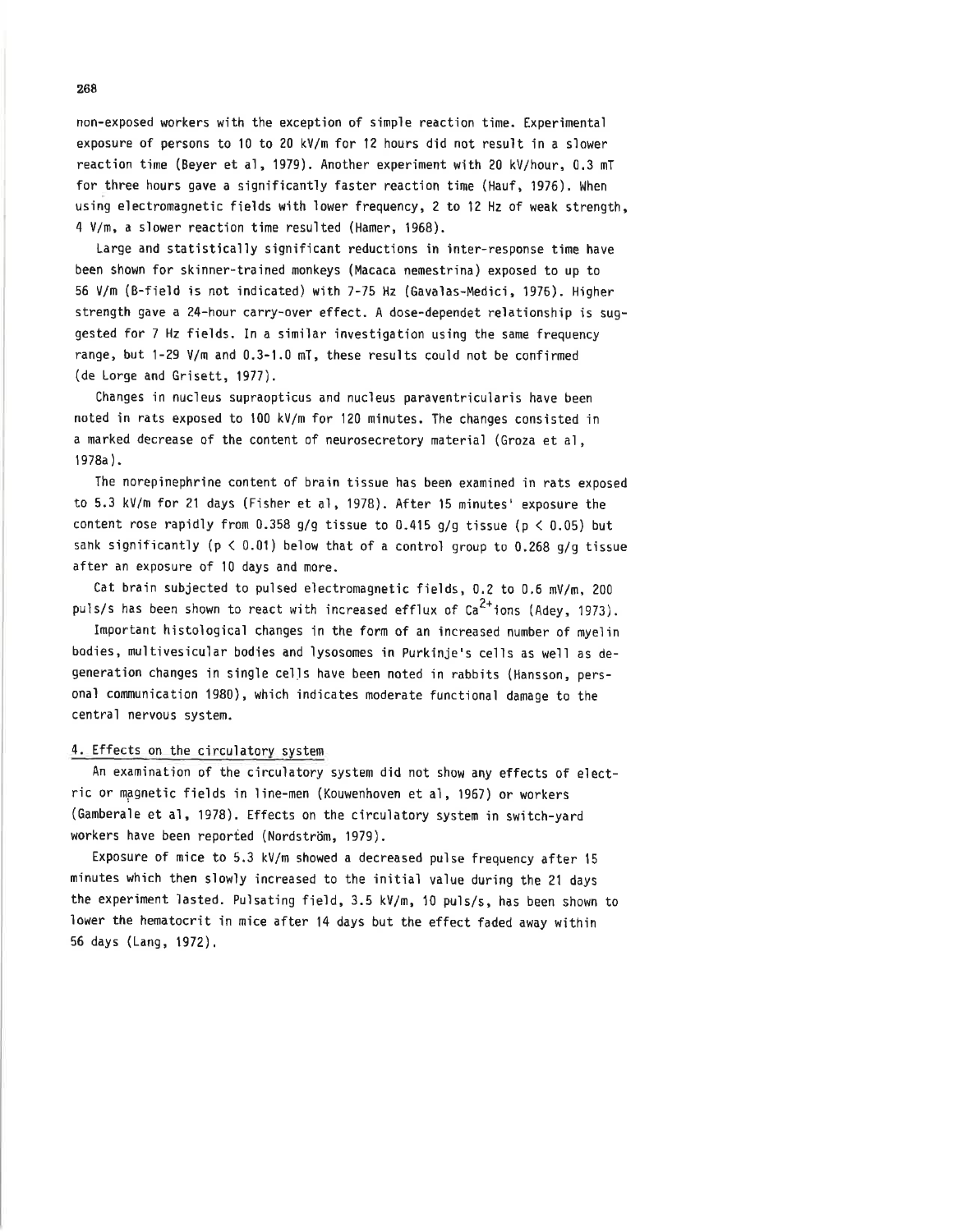Guinea-pigs exposed to 100 kV/m for 30 minutes have been shown to experience a 10-minute sinusal arrhythmia beginning 10 - 20 minutes after the end of the exposure (Blanchi et al, 1973). Rats exposed to 80 kV/m alternatìng with rest periods showed at the begìnning of the exposure a considerable increase of puìse- and respìratory frequency which later resumed normal values (Schaefer and Silny, 1977).

# 5. Effects on metabolism

Blood chemical studies including Urea-N, uric acid, glucose, cholesterol and protein-bound iodine in line-men (Kouwenhoven et al, 1967) showed no influence of the working conditions. Neither did this study indicate any influence on the kidney- or liver functions. Experiments with persons exposed to 20 kV/m, 0.3 mT for three hours showed no differences with regard to choìesterin and trigìycerides in the blood (Hauf, 1976). However, no relevant hypotheses for possible effects have been expressed.

In an experiment made to study the influence of natural electromagnetic fields, keeping female mice in Faraday cages for 56 days resulted in a reduction of urine secretion by 30 %.  $0<sub>2</sub>$ -consumption also decreased. These effects were cancelled by exposing the animals to a pulsating field of 3.5 kV/m,  $10 \text{ puls/s}$  (Lang, 1972).

Body tenperature was shown to drop in an experiment with rats or mice exposed to 15 kv/m for 2l days (Richter, 1977). The greatest drop occurred after <sup>15</sup>minutes; further reductìon was nore graduaì. when rats were exposed to <sup>80</sup>kv/m for four hours the body temperature, especialìy of the skin and heart muscle, rose and some rats died in heat-stroke symptoms (Lang,1972).

Waibel (1975) compared metabolism in mice exposed to an E-field of 4.8 kV/m, <sup>50</sup>Hz with that of mice kept in Faraday cages. After one hour of exposure the oxygen consunptìon of the liver had risen and during the first 24 hours the body temperature had gone up.

Altmann et al (1976) report that exposure to an E-field of 10 Hz, 200 V/m, for one week affects the blood content of protein and the proportions of albumins and globulins in rats compàred to rats kept in Faraday cages.

# 6. Effects on the immunity defence

An increased number of neutrophiìic leukocytes has been shown in switch-yard workers exposed within 14 days of testing (Gamberale et al, 1978), in experimentaì exposure of humans to 20 kv/m, 0.3 mT for three hours (Hauf, 1976) and in mice exposed to <sup>100</sup>kv/m in nine-hour periods twice every 24 hours (Blanchi et aì, 1973). Rats exposed to 100 kVlm for one year exhìbited a decreased number of leukocytes (Bayer et aì, 1979).

In persons exposed experimentally to 10 - 20 kV/m for 12 hours, no qualita-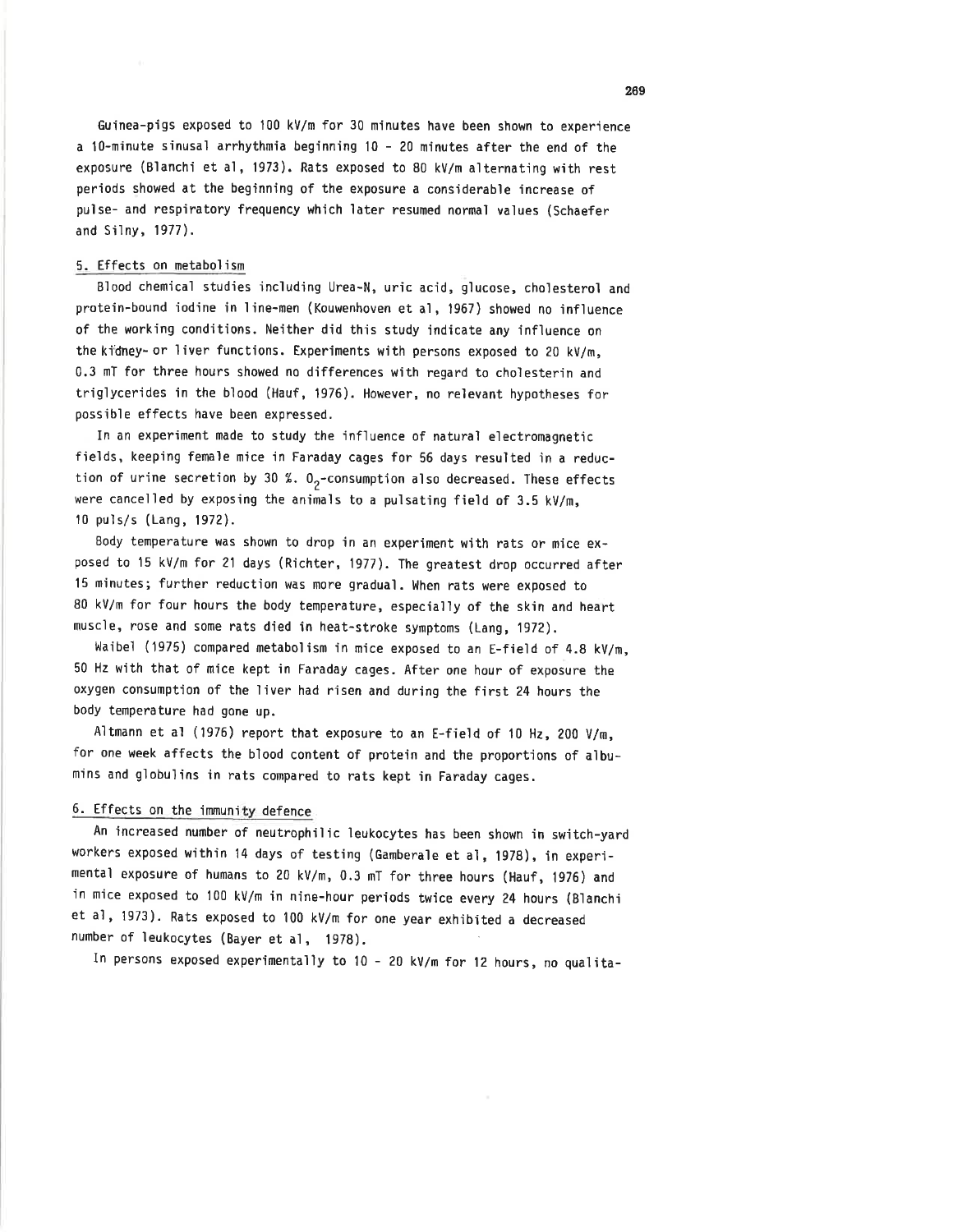tive differences were noted with regard to white blood corpuscles (Beyer et al, ,1979). In a study of rats exposed to 100 kV/m for one year, the total amount of white bìood corpuscles diminjshed while the distrìbution of the various types remained unchanged (Bayer et al, 1978; Brinkman, 1976). 0ther rats exposed to 15 kV/m for 30 days showed a lowered aìbumìn/gìobulin quotient in the blood (Marino et al, 1977).

Experiments with rabbits have revealed an increased number of white blood corpuscles and a tendency to a relative lymphopenia when exposed to 40 kV/m for eight hours daìly for three months (Le Bars and Andre, 1976).

### 7. Effects on behaviour

Weak electromagnetic fields (2.5 V/m) of low frequency (10 Hz) have been shown to influence the circadian rhythm of man (Wever, 1973). The influence of similar fields  $(4 V/m, 8$  and 12 Hz) on human judgement of time was studied and l2 Hz was found to shorten judgement of time relatìve to 8 Hz (Hamer,.1969).

Switch-yard workers have been reported to suffer from headache, disturbances in the central nervous system and reduced sexual potency (Korobkova et al, 1972). According to a review by Knìckerbocker (1975), these nervous disturbances consisted of fatigue, irritability, sleep diffjculties, shaky hands, perspiration, heart trouble and changes in the excitability of the nervous system.

Various anìmaì species have been shown to be able to perceìve electromagnetic fields. Thus it was possible to train pigeons and miniature swine with an E-field of about 30 kV/m as a signal, rats with 5 - 7 kv/m (Hilmer and Tembrock,1970; Kaune et a1,1978; Poznaniak et a1,1979). Anaesthetized rats exposed to 10 kV/m directly above the head have shown EtG-changes, interpreted as perÇeption (Lott and McCain, 1973). Schua (1953) showed that hamsters avoided electriè fields of 0.9 kV/m of low frequency. Similar investigations have shown that mice avoid pulsating E-field of 3.5 kV/m, 10 puls/s (Altmann and Lang, 1974) and rats 10 kV/m, 50 Hz (Bayer et a1, 1978). However, Schua's experiment has been repeated wìthout any noted escape reactions (Zahner, 1964).

Rabbits exposed to E-fields in a 400-kV switch-yard have shown serìous behavioural disturbances such as the absence of flight reactions and cìeanìng behaviour (Hansson, personal communication, 1980).

An investigation of the influence of an E-field on memorized behaviours in rats (Spittka et aì, 1969) showed that an exposure to 50-70 kv/m (50 Hz) for two minutes impaired the performance of a conditioned behaviour. The authors have also noted tendencies to lasting effects.

Reindeer are said to be frightened by and to avoid 400-kV lines. However, the effect apparently disappears after some years (Ellis et al, 1978; Klein, '1971). Investìgations (Aìgers et al, 1981) of dairy cows in pasture under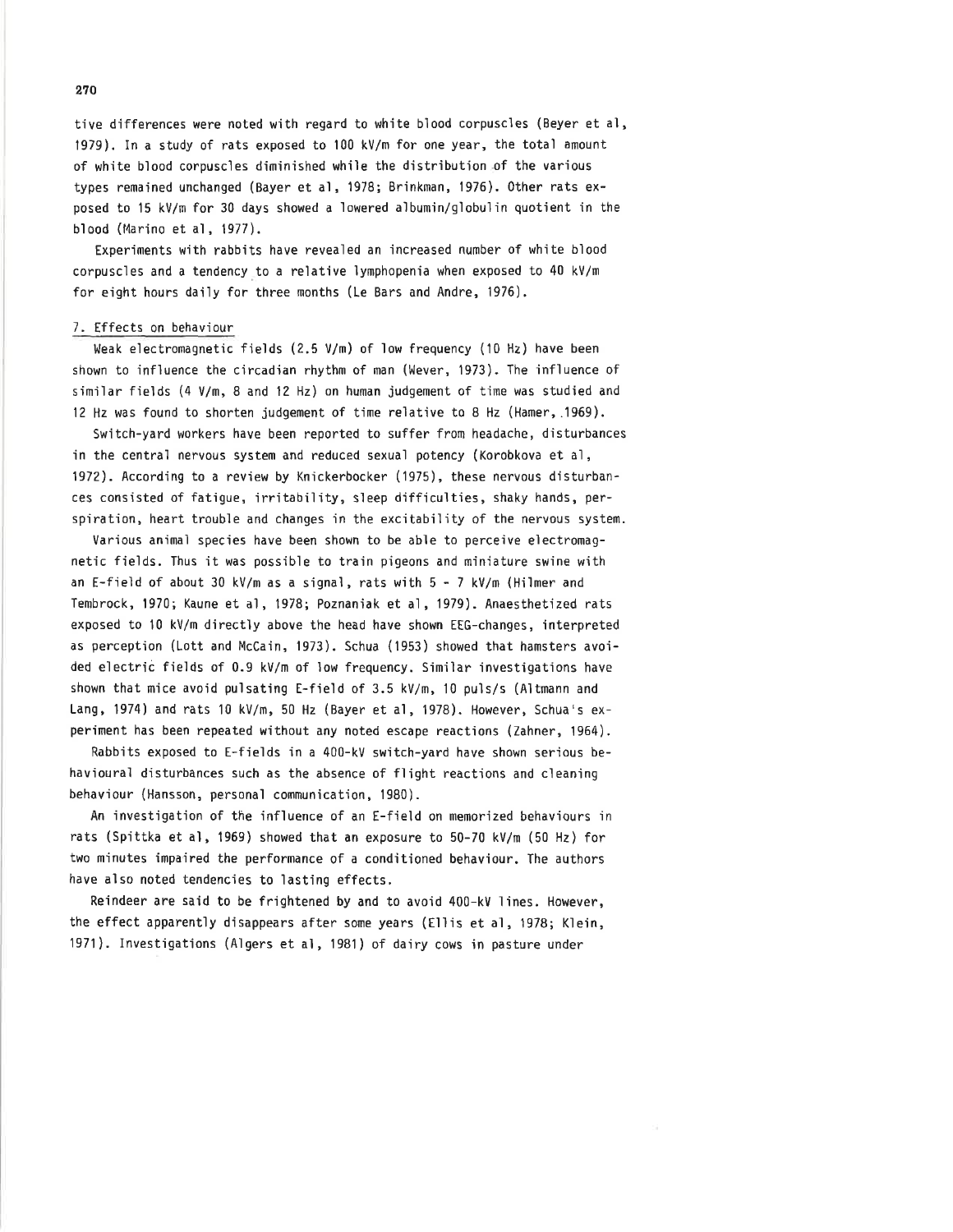400-kV lines led to the conclusion that other factors than a possible influence of the lines determined where in the pasture the cows preferred to stay.

The orìentation ability of migrating birds has been shown to be disturbed by electrornagnetìc fields as low as 0.07 V/m, 0.1-0.5 microtesla (less than 1 % of the magnetic field of the earth) 72 - 80 Hz (Larkin and Sutherland, 1977\.

## 8. 0ther effects

Mice exposed to an electric field of 50 Hz (field strength not given) (Mamontov and lvanova, 1971) showed an increased number of mitoses in the corneal epìthelium and liver celìs. However, in the proximal convoluted tubules of the kidney no differences were found between the mitotic indicec of the controi and experimental groups.

Kidney- and liver tissue from mice exposed to 55-60 Gauss, 60 Hz for lt days and tested in a biological system showed a change in the  $Na<sup>+</sup>$ -pump activity of the cell membrane compared to a control group. The same change was found after <sup>17</sup>days'exposure as after 11 days (Batkin et al, 1978).

Due to the piezoelectric qualities of bone tissue, bone growth can be stimuìated by an E-field applied on the outside (Norton, 1974). The author describes the E-field used as "strong" and states that 163 V, 327 V and 890 V were applied at a distance of 0.6 cm between the electrodes.

### PREVIOUS REVIEWS

In 1973 Persinger and 0ssenkopp made an extensive summary 0f natural f-fieids and their infìuence, including effects on the nervous and the circulatory systems. They established that the frequency range  $($   $<$  100 Hz) corresponds to that of the eìectric activity in the mammal organism, e.g. the activity of the brain. Effects on the brain have been shown, such as changes in reaction time, the circadian rhythm and conception of time, as well as on the oxygen uptake. The authors point out that close but different frequencies can vary in effect and also that unnaturally h'igh frequencies can have a stronger or opposìte effect. They discuss possible mechanjsms for these effects such as the paramagnetìc quaìities of oxygen and iron ìn hemagìobin; the quality of ìiquid cristal of the phospholipids in the nerve-cell membrane, the change of which influences ion-permeability above all for  $Ca<sup>2</sup>$ +.

König (1974) summarizes evidence that electromagnetic fields of low frequensy change man's reaction time. The field strength 1 mV/m'is reported as threshold value for the E-fields; König also points out that the frequencydependence is remarkable in that frequencies around 3 Hz slow down the reaction time and frequencies above l0 Hz speed it up. The author's choise of references concerns investigations where measurements have been carried out simul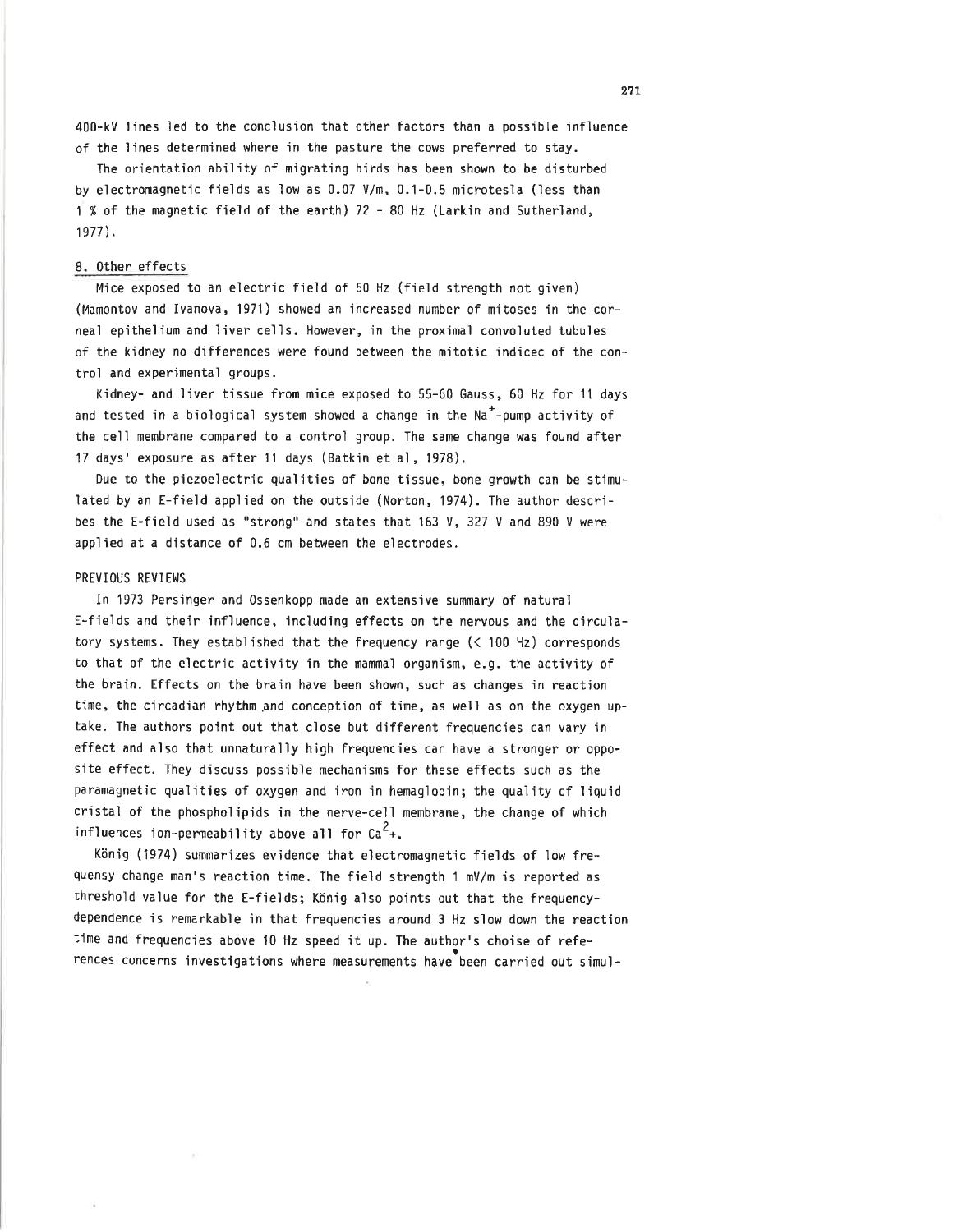taneously with or very shortly after exposure.

ln 1977 Atoian summarized the current situation with regard to research and debate. He criticizes large parts of the literature for lack of an interdisciplìnary approach, inconcìusive and some contradicting statements, lack of appreciation of electromagnetic field theory by many medical researchers, and lack of consideration of enhancement of electric field effect. However, the author comes to the conclusion that no experimentaì results support the hypothesis of a long-term biological and psychological influence of high voltage installations.

In 1977 Gavalas-Medici summarized the effects of weak E-field within the frequency range  $\leq 50$  Hz on behaviour and on EEG. Positive results, e.g. a disturbance of conditioned nefìexes, were seldom reproduced. The author discusses possible reasons for this such as differences in the experiments with regard to frequency, E-field, exposure time and type of behaviour tests.

In a work published in 1977, Marino and Becker reviewed 122 references and stated that several bioìogical effects are reported to be due to exposure associated with changes jn behaviour, whereas chronìc exposure often leads to siower than normal or retarded development and growth. At the same time, they point out that there is a strong indjcation that long-term exposure is a "biological" stressor". As an explanation of these effects the authors put forward the possibility of an electromagnetic field acting as a trigger which causes the bìoìogìca1 systen to change from one stage to another.

Sheppard and Eisenbud review 75 references and state that relativeìy weak electric or magnetic fields may induce neurophysioligical or behavioural effects. Great importance is attached to effect on the calcium efflux in brain tussue, to epidemioìogical studìes on the effects of worker exposure to electric fieìds, and to investigations of effects on steroid hormones in an'imals. Adey's theory about cataìytic effects on biochemical reactions, which in turn can free sufficient energy to influence synaptic processes and the possible release of a general stress reaction, is discussed. According to the authors, there is no evidence for the assumption that strong electric fieìds would ìnfluence fertììity or cause teratogenic effects. It is finaìly pointed out that a large number of the reviewed work are of low scientific quality.

Marino and Becker (1977) nade a comprehensive study of the biologicaì risks involved in high voìtage installations. The authors state a number of effects of low frequency electrìc field, effectc of which the causal mechanisms are unknown. After a review of the literature until the beginning of the 1970's, the authors describe the organìzation of current American research in this field and point out that in a large part of the research in question (mainly where no effects of electromagnetic fields have been shown) irrelevant para-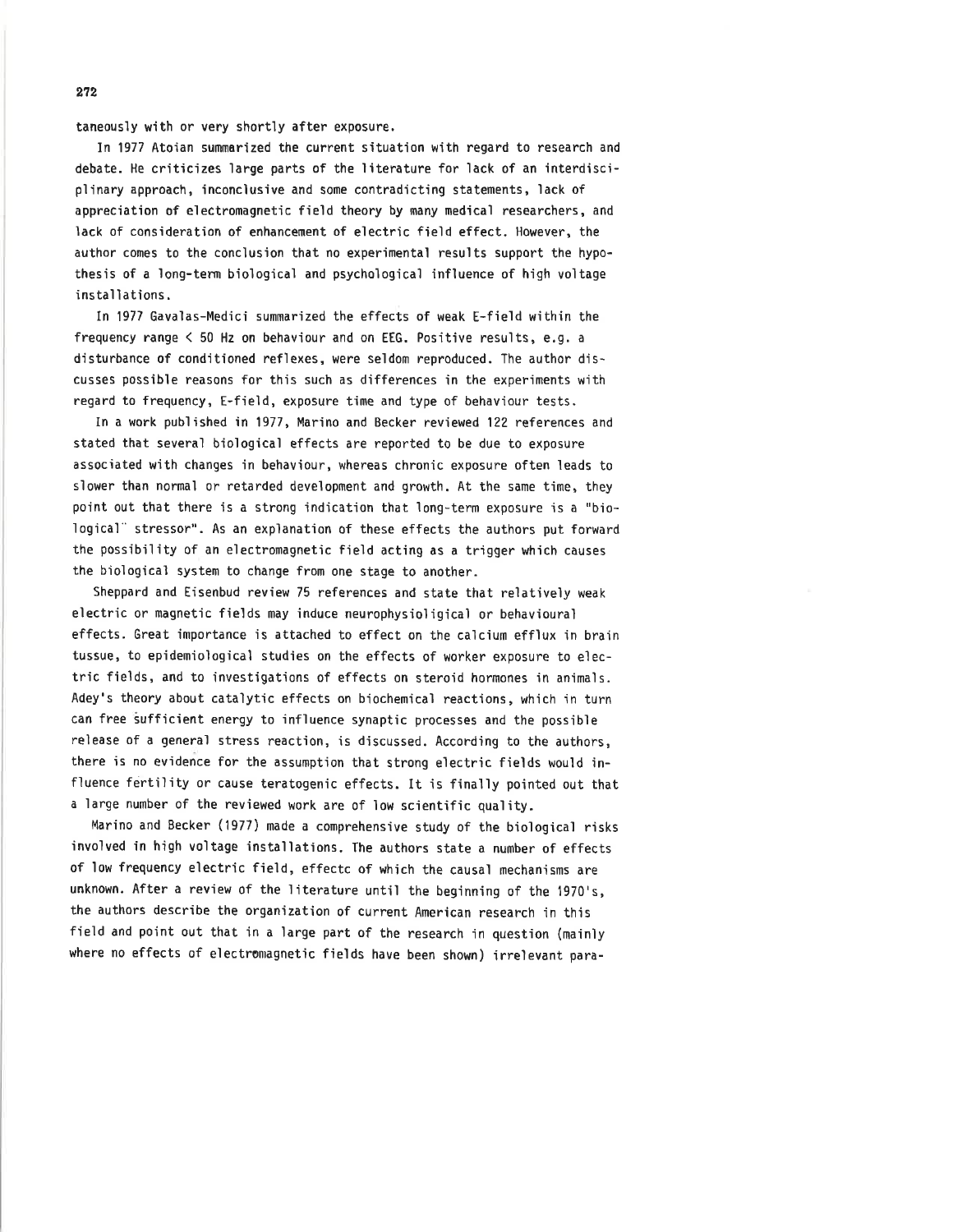meters have been chosen for studY.

,Through theoretical calculations Bernhardt in 1979 tried to determine the limits for E- or B-fields above which biological influence is possíble accordjng to known mechanisms such as excitation, radiation heat, release of action potentials and eìectrically or magneticalìy induced current. As an exampìe ìt is stated that for frequencies around 50-60 Hz an E-field of more than  $10^3$  kV/m and/or a B-field of more than 0.1 mT are necessary to induce a current of 1 uA/cm<sup>2</sup>. For release of action potentials in the central nervous system, frequencies between 50 and 100 Hz are stated be effective, with an optinum at 75 Hz, and the threshold value for E-field strength would be  $10^4$  kV/m according to present knowledge of possible mechanisms and under the assumption that the external E-fjeìd penetrates the organism homogenousy. Thus the author points out that biological effects of E- or B-fields under these threshold values are not impossible but that "other mechanisms should be responsible for demonstrated biological effects".

## DISCUSSION

The contents of catecholamins in brain, blood and urine, corticoids in serum, as weìl as antidiuretic hormones in the hypophysis, have been shown to change after exposure to electric fields (Carmaciu et al, 1977; Groza et al, 1978b; Marino et al, 1977).

The capacity for reproduction after exposure to E-fields has been only very ìncompletely studied. The investigations indìcating an influence on human male reproduction made so far (Korobkova et al, 1972), are not contradicted by the study by Kouwenhoven et al (1967). Measured parameters are not the same and the exposed populations have not been simìlarìy exposed. The study of Kouwenhoven et al comprises too few subjects (11 in al'l) for a parameter with such a large normaì variatìon (sperm quality). An epidemiologiçaì study by Algers et al (1981) in which the average exposure time of cows was short but where a couple of herds were extremely exposed, showed a correlation in time between the appearance of severe female fertility disturbances and the putting into operation of hìgh voìtage ìines.

When examining the electrical activity of the brain (EEG) it has in some cases been considered impossible to show any influence of electromagnetic fìeìds (Gamberale et al, 1967). In these experiments the neasurements were carried out later than the exposures. When, on the other hand, measurements have been made during exposure (Beyer et al, 1979; Lott and McCain, 1973; Richter, 1977; Waibel, 1975), changes have usually been found. It is obvious that many of the'studied effects occur at definite times in relation to the exposure. Choise of measuring time is therefore of utmost importance in order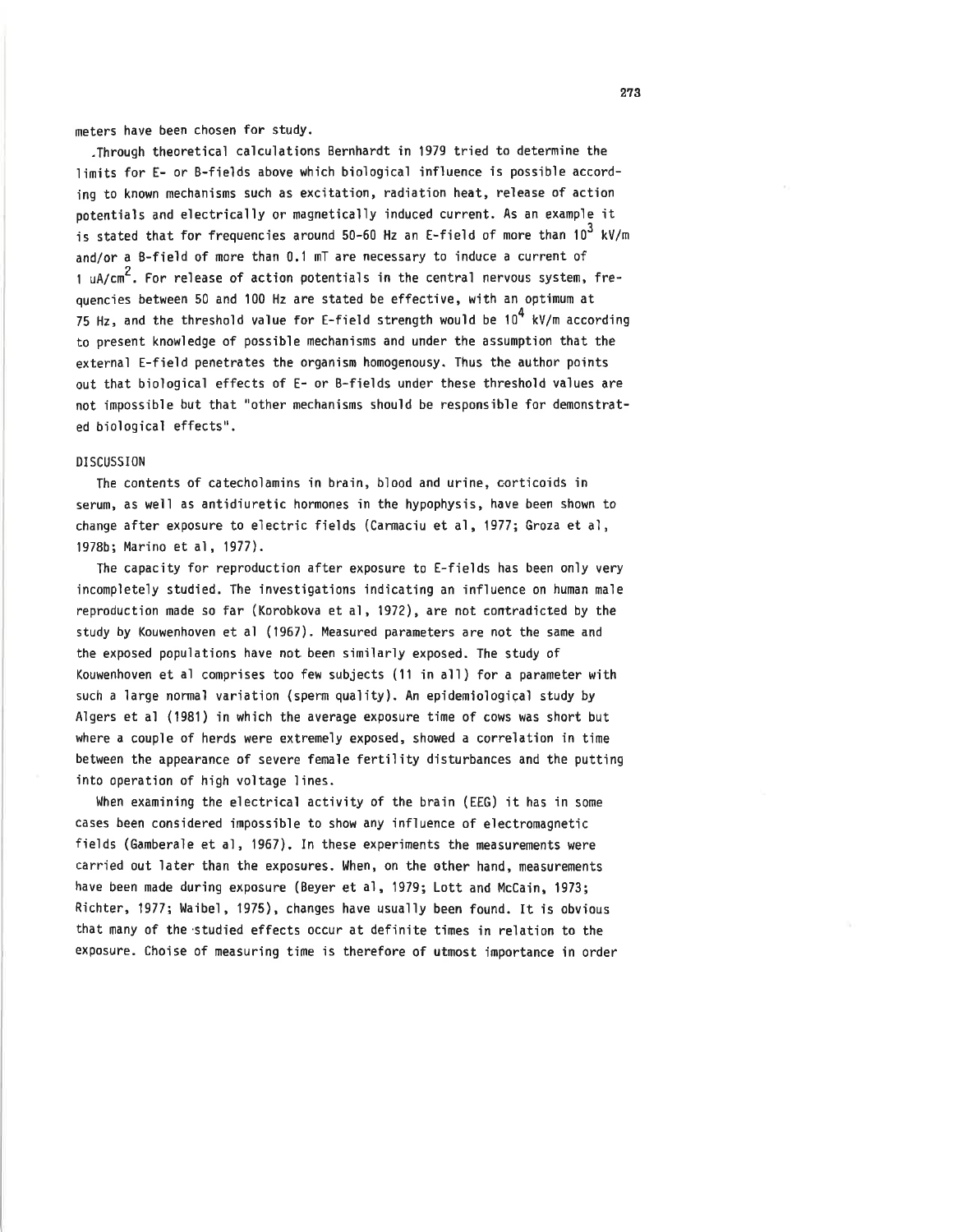to capture passing or delayed effects. An example pointed out by Blanchi et al (1973) is the disturbance in a normal tEG starting l0-20 minutes after the end of the exposure. Studies of EEG carried out so far seem thus to show that changes influencing EEG appear in the nervous system as a consequence of  $ex$ posure to electromagnetic fields.

Biochemical investigations have been less difficult to interpret. Changes with regard to catecholamines or acetylcholine esterase in nerve tissue have been noted after an exposure comparable to exposure under high voltage ìines (Hansson, personaì communication, 1980; Fisher et al, 1978). Regardless of the strength and extention of eìectric activity ìn the organism caused by external electromagnetic fields, field strengths of about 5 kV/m have been shown to have a measurable effect on the organism (Fisher et al, 1978).

The changes found by Adey (1973) in the centraì nervous system of monkeys after exposure to field strengths  $\leq 1$  mV/m are extremely noteworthy, as, according to earlier theories for the release of action potentials, these field strengths are said to be without biological effects. Adey, calculating theoretically necessary potential gradients according to classical theories, establìshed that weak fields probabìy cannot directly influence the synaptic transmission mechanism. Instead he points out a possibility of a catalytic function as an explanation of the influence of a weak extracellular electromagnetic field on the excitability of the neurons.

Lott and Lin (1975) suggest two theories with regard to the process for the effect on the action potentiaì ìn isolated nerves: (a) the fields produce <sup>a</sup> physical change in the cell membrane which changes the flow of ions, and  $(b)$ the fields influence the metaboìic mechanisms which control the flow of ions through the membrane.

Via the autonomous nervous system, pulse frequencìes can be infìuenced in both directions. During registration the subject may become calmed or disquieted according to cìrcumstances, which can mask possible effects of E-fieìds. An experiment by Richter (1977) in which rats were anaesthetized for an EEG examination 'immediately after exposure, ìs therefore very interesting. After exposure to 5.3 kVlm as weìl as to 5û kV/m, a decrease in the pulse frequency was obtained.

Those investigations (Bayer et al, 1978; Beyer et al, 1979; Gambera]e et aì, 1978; Hauf, 1976; Kouwenhoven et al, 1967; Schaefer and Silny, 1977) which seem to contradict the above findings by not showing changes in the activity of the heart, have been differently designed with respect to the relation in time between exposure and measurement.

An increased metabolism (Lang, 1972; Richter, 1977; Waibel, 1975) is indicated by the findings of an increased liver  $0<sub>2</sub>$  consumption and a body temp-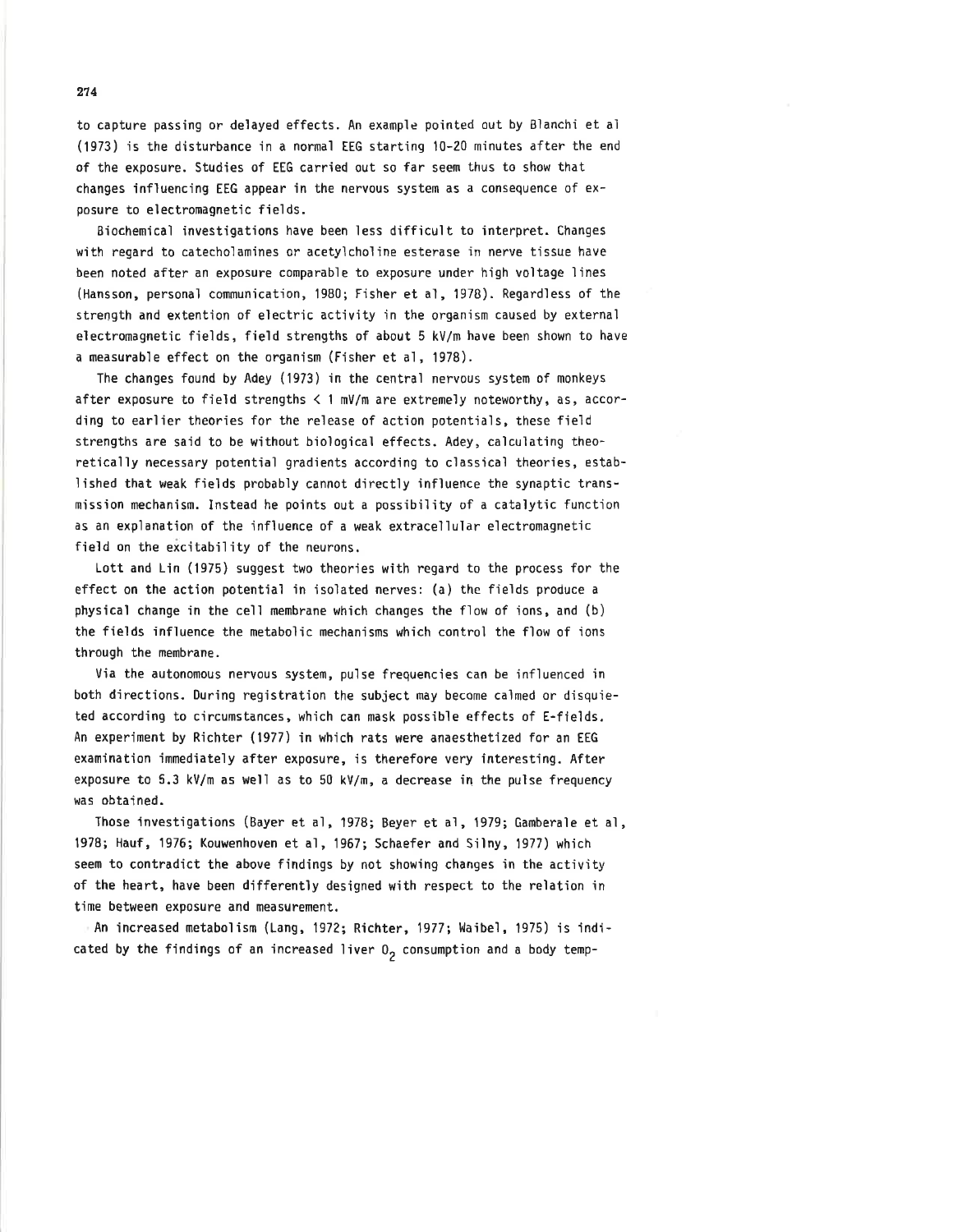erature rise.

A great number of independet studies have shown an influence on the white blood corpuscles such as reduced number and/or larger proportion of neutrophil leucocytes. No thorough investigations of the function of the immunity defence, for instance concentrated on bone marrow or tolerance towards infection, seem to have been made, and so it is difficult to assess the importance of the findings regarding white blood corpuscles. The relative proportions of albumin and globulin in the blood had changed in the only investigation where this parameter seems to have been studied.

It is clear that the organism can perceive electric fields. There is a big variation in threshold values from 1 mV/m in certain electro-sensitive fish species to 30 kV/m in pigs (Kaune et al, 1978). In humans the sensation consists of vibrations of the hair appearing when the E-field exceeds about 10 kV/m (Beyer et al, 1979). Therefore if humans are not to know whether they are being exposed or not, experiments cannot be carried out with field strengths above this level. There are, however, individual variations. Of practical importance is, for example, the question whether a possible perception causes animals to stay away from areas under power lines, thus avoiding exposure.

No avoidance of areas under ultra-high-voltage transmission lines by cattle has been established. This has led to the assumption that other qualities, such as supply of pasture, are more important for domestic cattle (Algers et al, 1981). Wild ruminants may be supposed to have physiology similar in this respect to domestic cattle. The few investigations that have been published on this subject have shown contradictory results.

Electromagnetic fields with frequencies varying from 5 to 15 and with varying strengths < 1 kV/m occur naturally. In spite of their low strength, such fields have been shown to be of decisive importance for the notion of time and the circadian rhythm. Electromagnetic fields from ultra-high-voltage transmission lines have a somewhat higher frequency and a considerably higher strength. An assumption that the natural fields may get disturbed by signals produced by ultra-high-voltage transmission lines could explain the effect on, for instance, circadian rhythm. However, this has not been studied.

An examination of switch-yard workers by means of mental tests showed significant deterioration for acutely exposed workers. Several different tests were used and, with the exception of simple reaction time, reduced performance was found in all tests (Gamberale et al, 1978). Simple reaction time was also the only test investigated by Beyer et al (1979).

The study of changed mitotic activity (Mamontov and Ivanova, 1971) leads the authors to conclude that electric fields accelerate the speed of a certain phase in cell-division for certain types of tissue but not for others, due to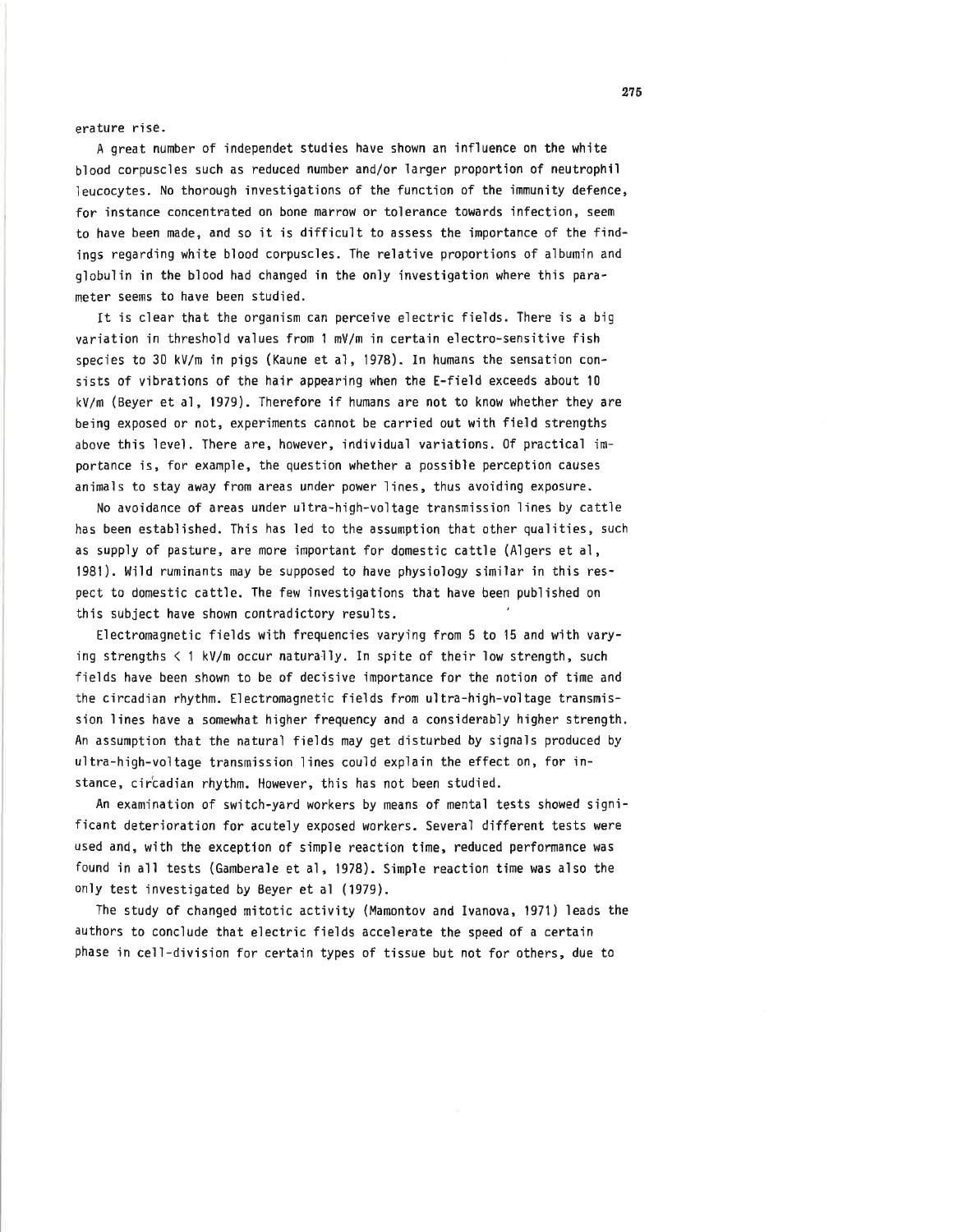differences in tissue sensitivity to the frequency uses.

In the reported work it has, as a rule, not been of primary interest to study the effect of the magnetic fields, and the field strength has generally not been noted. However, it can not be excluded that the results obtained are due to magnetic fields. Single studies of the influence of magnetic fields have shown effects on, for example, the transport mechamism in the cell membrane (Batkin et al, 1978).

Choice of exposure time, period of measurement and number of experimental objects have not always been adapted to individual parameters with regard to sensitivity and latency. This and technical fallacies apply to a great number of investigations presented in the literature, most of which have, therefore, not been cited here. These difficulties have often been unavoidable as many individual investigations have comprised a great number of and very different parameters. When chosing parameters, definite questions at issue have very often been overlooked, which inevitably makes the results impossible to interpret, especially where no effects have been noted.

## **CONCLUSIONS**

Many experiments and investigations have been carried out on the influence on human beings and animals of electric and magnetic fields. Exposure to electromagnetic fields has been demonstrated to induce biological effects.

Some results indicate certain specific effects of electric fields on the organism (e.g. chromosomal aberrations, structural and functional changes in the central nervous system, changes in the immune defence system).

The exact process for the influence of electric and magnetic fields on the organism is not known.

## **REFERENCES**

- Adey, W.R., 1973. The influence of impressed electrical fields at EEG frequencies on brain and behaviour. Proc of 7th Ann Symposium on Behaviour and Brain electrical activity.
- Algers, B., Ekesbo, I. and Hennichs, K., 1981. The effects of ultra high-voltage transmission lines on the fertility of dairy cows. A preliminary study. Swedish University of Agricultural Sciences, Department of Animal Hygiene with Farrier's School, Report 5.<br>Altmann, G. and Lang, S., 1974. Die Revieraufteilung bei weissen Mäusen unter
- natürlichen Bedingungen, im Farady'schen Raum und in künstlichen luft-
- elektrischen Feldbereichen. Z Tierpsychol, 34: 337-344.<br>Altmann, G., Lang, S. and Rothe, H.J., 1976. Some effects of electric fields<br>on the metabolism of pathogen nutrified rats. Archiv für Meteorologie, Geophysik und Bioklimatologie, 24 (1): 1-2.
- Atoian, G.E., 1977. Are there biological and psychological effects due to extra high voltage installations? IEEE Region 6 Conference Record, Electronics serving mankind, Portland, Oregon, USA.
- Batkin, S., Duane, L., Guernsey, J. and Tabrak, F.L., 1978. Weak A.C. magnetic field effects: changes in cell sodium pump activity following whole animal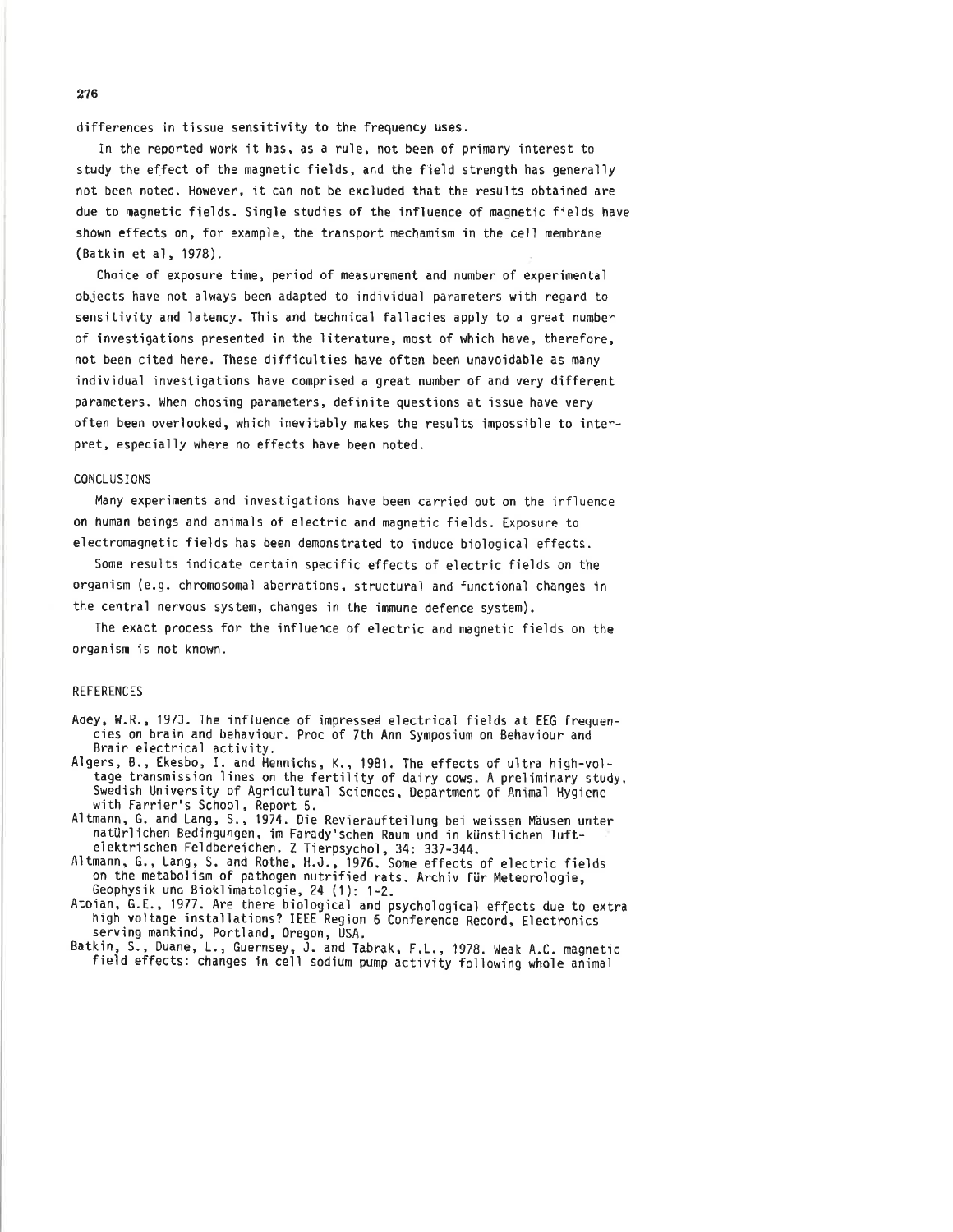exposure. Research Communication in Chemical Pathology and Pharmacology,  $22(3).$ 

- Bayer, A., Brinkman, J. and Wittke, G., 1978. Belastung tierischer Organismen durch elektrische und magnetische Felder. Aus dem Institut fiir Veterinärphysiologi, Fachbereich Tiermedizin, der Freien Universität Berlin. Fortschritte der Veterinärmedizin. Heft 28:12. Kongressbericht 153-155.
- Bernhardt, J., 1979. The direct influence of electromagnetic fields on nerveand muscle cells of man within the frequency range of 1 Hz to 30 MHz. Radiation and Environmental Biophysics 16 (4): 309-324.
- Beyer, M,, Brinkman, K., Kühne, B. and Schaefer, H-, 1979. Einfluss e'lekrischer Felder auf lebende 0rganismen. Elektrizitätswirtschaft. Jg 78, Heft 19.
- Blanchi, D., Cedrini, L., Ceria, F., Medi, E. and Re, G.G., 1973. Exposure of mammalians to strong 50 Hz electric fields. Communicazione al XXIV Congresso Nazionale della Societa Italiana di Fisiologia, Roma 2-5 ottobre 1972. Arch Fissiol, 70: 30-32.
- Bridges, J.E., 1978. Biological effects of ELF electric fields, Some U.S. research results. International Conference on large high voltage electric systems, Paris 30 aug - 7 sept.
- Brinkman, J., 1976. Die Langzeitwirkung hoher elektrischer Wechselfelder auf Lebewesen am Beispìeì frei bewegìicher Ratten. Inauguraì-Dissertat'ion Fakultät für Maschinenwesen der Technischen Universität Hannover.
- Carmaciu, R., Groza, P. and Daniela, 8.,1977. Effects of a hìgh-tensìon eìectric fie'ld on the secretion of antidiuretic hormone in rats. Department of Physioìogy. Institute of Medicine and Pharmacy, Bucharest, Romania. Physiologie, 14: 79-83.
- de Lorge, J.R. and Grisett, J.0., 1977. Behavioral effects'in nonkeys exposed to extremely low frequency electromagnetic fields. Internationa'l Journa'l of Biometeorology, 21: 357-365.
- Ellis, Goodwin and hunt,1978. Hild-life and electric power transmission. tffects of noise on wildlife. ISBN 0-12-260550-0.

Fisher, G., Udermann, H. & Knapp, E., 1978. Ubt das netzfrequente Wechselfeld zentrale Uirkungen aus? Zbl Bakt Hygiene. I Abt,0rìg B 166: 381-385.

Gambarale, F., Knave, B., Bergström, S., Birke, E., Iregren, A., Kolmodin--Hedman, B. and Wennberg, A., 1978. Exposition för elektriska fält. en epidemiologisk hälsoundersökning av långvarigt exponerade ställverksarberare Arbete och Häìsa 10. Arbetsskyddsverket.

Gavalas-Medici, R., 1976. Extremely low frequency, weak electric fields affect scheduìe-controlled behaviour of monkeys. Nature 261, May 20.

Gavalas-Medici, R.,1977. tffects of weak electric fields on behaviour and EEG of laboratory animals. Neurosciences research program bulletin 15 (1).

Groza, P., Carmaciu, R., Vagariu, A. and Bordianu,4., 1978a. The effect of <sup>a</sup> high-voltage electric field on neurosecretion and on certain diencephalic protein fractions in the rat. Revue Roumaine de Morphoìogie, d'embryoìogie et de Physìologie, l5 (2): 145-148.

Groza, P., Carmaciu, R. and Bubiano, E., 1978b. Blood and urinary catecholamine variations under the action of a high voltage e'lectric field. Revue Roumaine de Morphologie, d'embryoìogie et de Physiologie, 15 (2): 139-144.

- Hamer, J.R., 1968. Effects of low level, ìow frequency electric fìelds on human reaction time. Communication in Behavioral Biology, part A, 2: 217-222. Abstract No 11680069.
- Hamer, J.R., 1969. Effects of low level, low frequency electric fields on human judgement. Proceedings of the fifth International Biometeorological Congress heìd at Montreux, Switzerland. Biometeorology 4, part II, suppl to 13.

Hauf, G., 1974. Untersuchungen über die Wirkung energietechnischer Felder auf den Menschen. Inaugural-Dissertation. Hohen Medizìnìschen'Fakultät der Ludwig Maximil ians-Universìtät München.

Hauf, R.,1976. Einfluss elektromagnetischer Felder auf den Menschen. tlektrotechnische Zeitschrift, 28 (2-7): 181-183.

Hiìmer, H. and Tembrock, G., '1970. Untersuchen zur lokomotorischen Aktivität weisser Ratten unter dem Einfluss von 50 Hz-Hochspannungs-Wechselfeldern.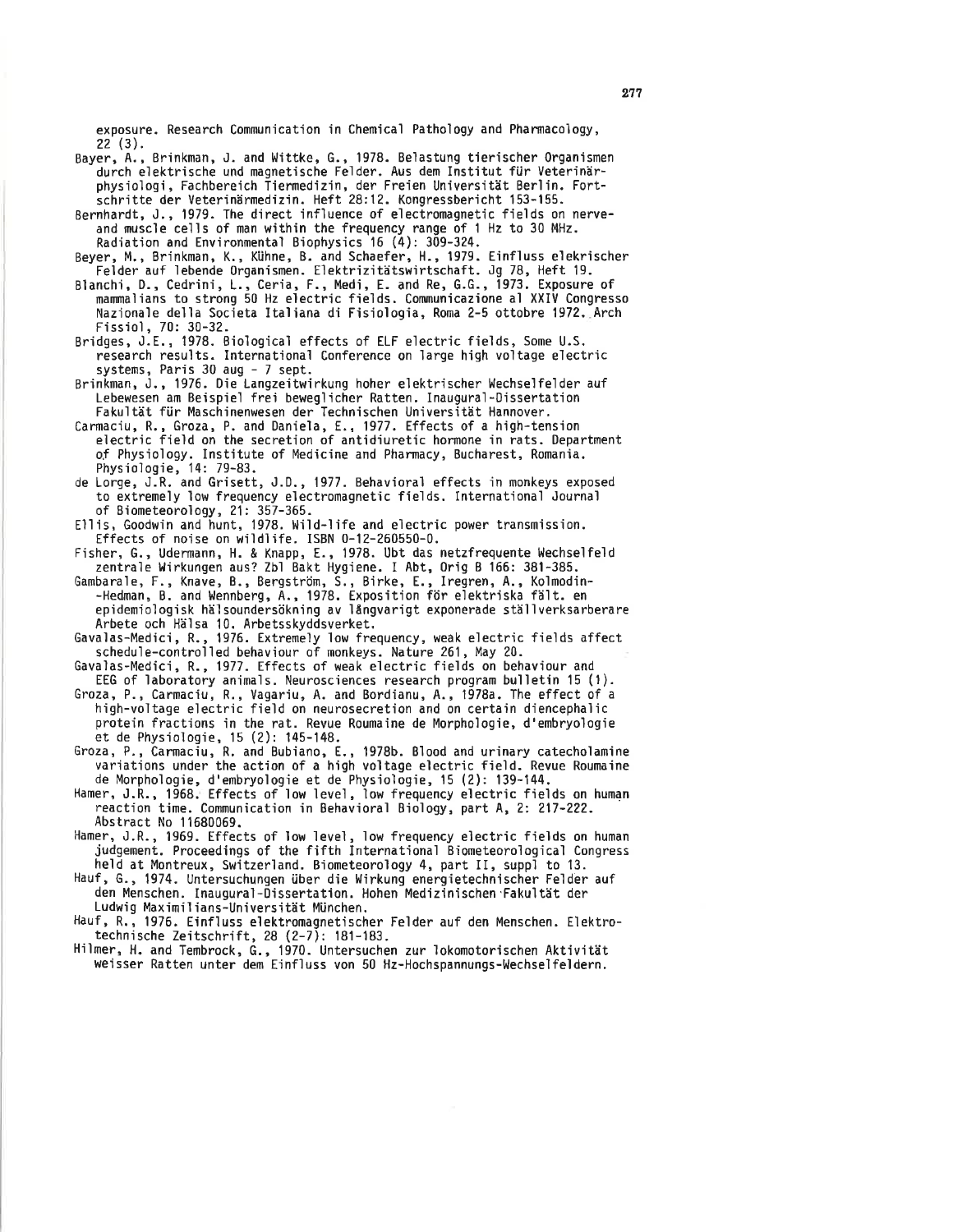Bioìogisches Zentralblatt, 89: 1-8.

Kaune, W.T., Phillips, R.D., Hjeresen, S.L., Richardsson, R.L. and Beamer, J.1., 1978. Method for the exposure of m'iniature swjne to vertical 60 Hz electric fields. IEEE Transactions on biomedical engineering, 25 (3): 276-283, May.

Klein, D.R., 1971. Reaction of reindeer to obstructions and disturbances. Science, 1973 (3995): 393-397.

- Knickerbocker, G.G., 1975. Study in the USSR of medical effects of electric fields on electric power systems. Special publ No 10 of the Power Engin-eering Society (IEtt) 78 CHî020-7-PWR.
- Korobkova, Y.4,, Morozov, Yu.A., Stoìarov, M.D. and Yakub, Yu.A., 1972. Influence of the electric fìeld in 500 and 750 kV switchyards on maintenance staff and means for its protection. International Conference on large high tension eìectric system. CIGRE paper 72.
- Kouwenhoven, H.8., Langworthy,0.R., Sìngewald, M.L. and Knickerbocker, G.G., 1967. Medical evaluation of man working in AC electric fields. IEEE transaction on power apparatus and systems. 86 (4), Apriì.
- König, H.1., 1974. Behavioural changes in human subjects assocìated with ELF and VLF eìectromagnetic fields effects. Ed. Persinger, M.A. Plenum Press, New York, London.
- Lang, S. , 1972. Stoffwechseìphysiologische Auswirkungen der Faradayschen Abschirmung und eines künstlishen luftelektríschen Feldes der Frequenz l0 Hz auf weisse Mäuse. Archiv für Meteoroìogie, Geophysik und Bioklimatologie. Ser B 20: 109-122.
- Larkin, R.P. and Sutherland, P.J., 1977. Migrating birds respond to project Seafarer's eìectromagnetjc field. Science, 195: 777-778.
- Le Bars, H. and Andre, G., 1976. Biologìcaì effects of an electric field on rats and rabbjts. Revue Generale de L'ectricìte. Numero Special, Juìy, 91-97 .
- Lott, J.R. and Lin, C.H.,1975. The effects of an external electric field on action potentials in isolated nerves. Proc of the seventh International Biometeorological Congress, Maryland, USA, 17-23 Aug. International Journal of Biometeorology. Suppì to 19.
- Lott, J.R. and McCain, H.8., 1973. Some effects of continuous and pulsating electric fields on brain wave activity in rats. Int J Biometer, 17 (3): ?21-225.
- Mammontov, S.G. and Ivanova, L.N., 1971. Effect of low-frequency electric field on cell div'ision in mouse tissues. Bul'letin of Exp, Biol and Med, 71: 192-193.
- Marino, A.A. and Becker, R.0., 1977. Bioìogicaì effects of extremely low frequency electric and magnetic fields: A review. Physiol Chem & Physics, 9: 131-147.

Marino, A.A. and Becker, R.O., 1978. High voltage lines. Hazard at a distance. Environment,  $20$  (9),  $6-15$  Nov.

- Marino, 4.4., Berger, T.J., Austin, 8.P., Becker, R.0. and Hart, F.X.,1977. In vivo bieelectrochemical changes associated with exposure to extremely low frequency electric fields. Physiological Chemistry and Physics, 9.
- Marino, A.A., Reichmanis, M., Becker, R.O., Ullrich, B. and Cullen, J.M., 1979. Power frequency eìectric field induces biological changes in successive generations of mice. Experientia, 36: 309-311, 1980.
- Nordström, S,, 1979. Undersökning av ev genetiska risker bland anställda vid Vattenfall/Sydkraft som exponeras för 400 kV. Sanmanfattning av preìimìnära
- Norton, L.A., 1974. In vivo bone growth in a controlled electric field. Annals of the New York Academy of Sciences (US) 283: 466-477.
- Persinger, M.A. and 0ssenkopp, 1973. Psychophysiological effects of extremeìy 1ow frequency electromagnetic fields: A review. Preceptual and Motor Skills, 36: 113'l-1159.
- Poznaniak, D.T., Graves, H.B. and McKee, G.W., 1979. Biological effects of high-intensity 60 Hz electric fields on the growth and development of plants